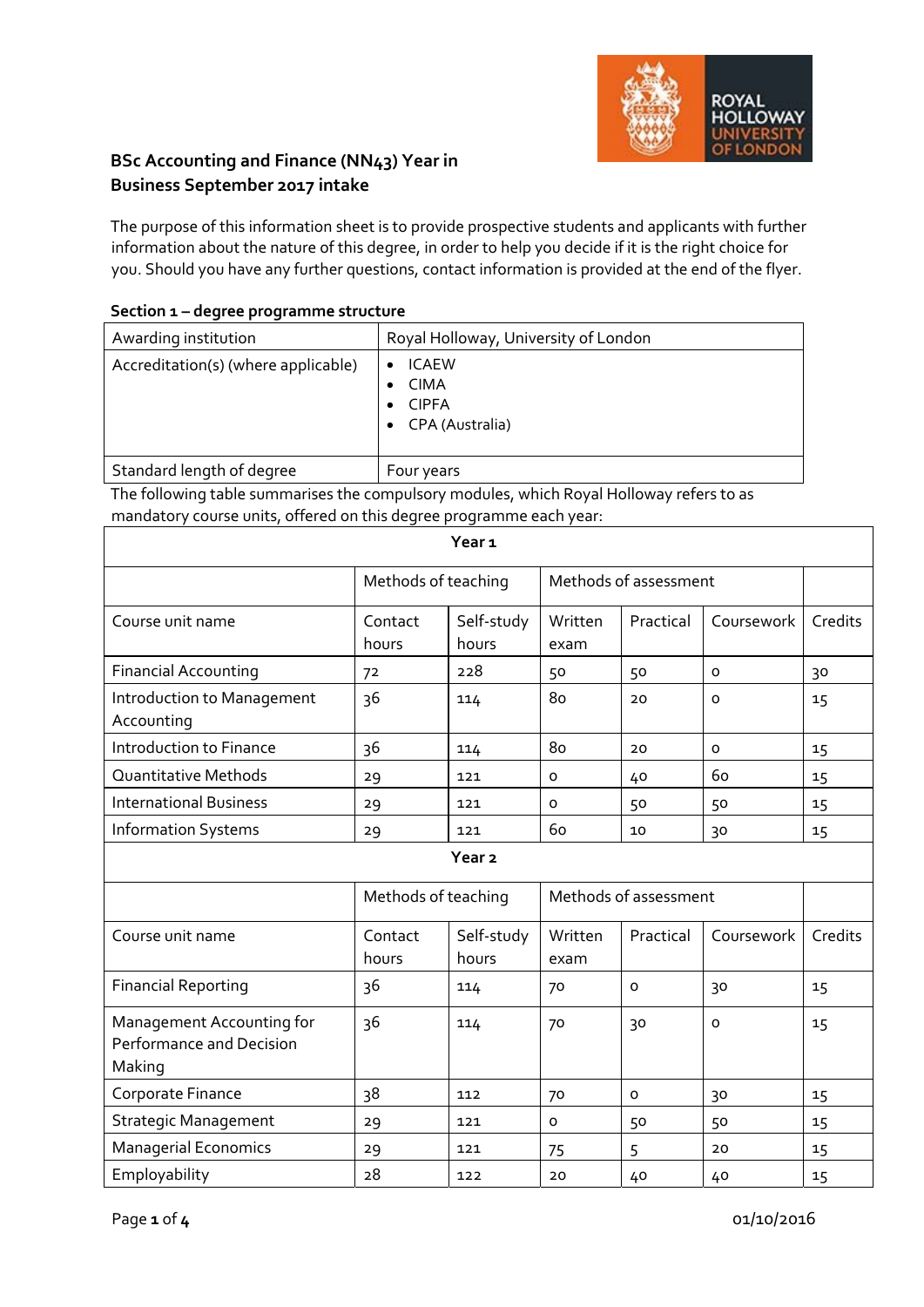

|                                  |                     | Year $\overline{3}$ |         |                       |            |         |
|----------------------------------|---------------------|---------------------|---------|-----------------------|------------|---------|
|                                  | Methods of teaching |                     |         | Methods of assessment |            |         |
| Course unit name (30 credit full | Contact             | Self-study          | Written | Practical             | Coursework | Credits |
| unit course)                     | hours               | hours               | exam    |                       |            |         |
| Year in Business                 |                     |                     |         |                       | 100%       | 30      |

| Year 4                                                 |                                              |                     |                 |           |            |         |
|--------------------------------------------------------|----------------------------------------------|---------------------|-----------------|-----------|------------|---------|
|                                                        | Methods of assessment<br>Methods of teaching |                     |                 |           |            |         |
| Course unit name                                       | Contact<br>hours                             | Self-study<br>hours | Written<br>exam | Practical | Coursework | Credits |
| <b>Advanced Financial Reporting</b>                    | 38                                           | 112                 | 70              | 0         | 30         | 15      |
| Management Accounting for<br><b>Strategic Analysis</b> | 38                                           | 112                 | 70              | O         | 30         | 15      |
| Investment Management                                  | 38                                           | 112                 | 70              | 0         | 30         | 15      |
| Ethics for Accounting and<br>Finance                   | 29                                           | 121                 | 70              | O         | 30         | 15      |

The third year of this degree programme will be spent on a work placement. Students are supported by their academic department and the Royal Holloway Careers Service to find a suitable placement. However, Royal Holloway cannot guarantee that all students who are accepted onto this degree programme will secure a placement, and the ultimate responsibility lies with the student. This year forms an integral part of the degree programme and students will be asked to complete assessed work. The mark for this work will count towards the degree.

In addition to these mandatory course units, there will be a number of optional course units available during the course of your degree. The following table lists a selection of optional course units that are likely to be available. Please note that although the College will keep changes to a minimum, new units may be offered or existing units may be withdrawn, for example, in response to a change in staff. You will be informed if any significant changes need to be made.

| Year 1                            | Year <sub>2</sub>          | Year <sub>3</sub>           |
|-----------------------------------|----------------------------|-----------------------------|
| <b>Business Law</b>               | <b>Audit and Assurance</b> | Communication and           |
|                                   |                            | Impression Management in    |
|                                   |                            | Accounting                  |
| <b>Economic and Social</b>        | Principles of UK Taxation  | Taxation: Economics, Policy |
| <b>Foundations of Sustainable</b> |                            | and Practice                |
| Organisations                     |                            |                             |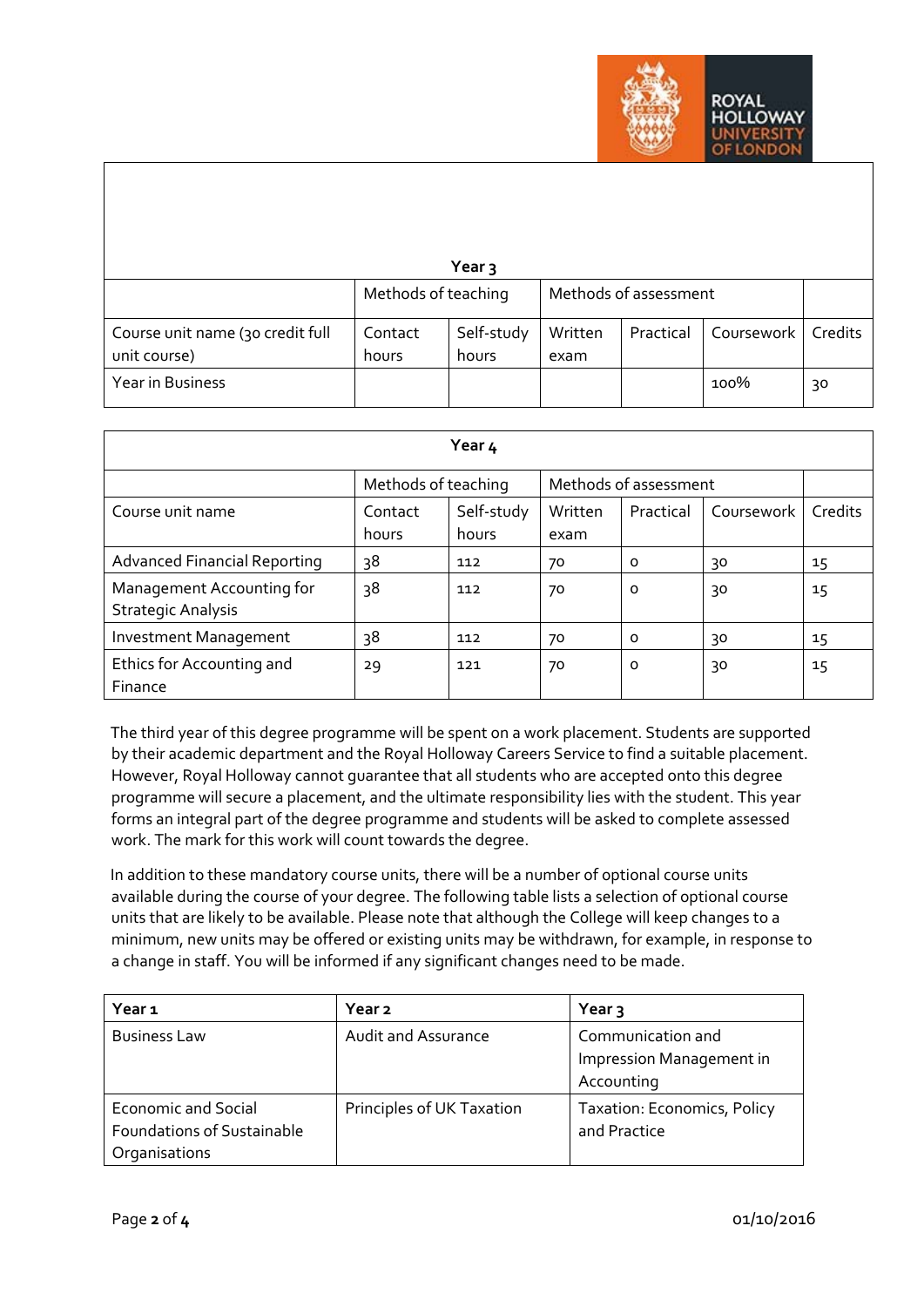

| Markets and Consumption | Marketing Strategy in Context       | International Financial<br>Reporting             |
|-------------------------|-------------------------------------|--------------------------------------------------|
|                         | Digital Marketing                   | Contemporary issues in<br>Accounting and Finance |
|                         | <b>Operations Management</b>        | <b>Dissertation</b>                              |
|                         | <b>Multinational Enterprise</b>     | Global Marketing                                 |
|                         | The Global Economy                  | <b>Advertising and Promotions</b>                |
|                         | Fundamentals of<br>Entrepreneurship | <b>Project Management</b>                        |
|                         |                                     | <b>Business Data Analytics</b>                   |
|                         |                                     | <b>Enterprise Systems</b><br>Management          |
|                         |                                     | <b>Emerging Markets</b>                          |
|                         |                                     | <b>Asia Pacific Business</b>                     |

As part of your degree programme you may be required to complete a course to develop your study skills, for example a course in academic writing skills. Courses such as these often do not carry credit but passing the course may be a requirement to progress to the next year of study.

## **Section 2 – degree programme costs**

| H/EU tuition fee 2017/18*                                       | £9,250                                                                                                                                                                                            |
|-----------------------------------------------------------------|---------------------------------------------------------------------------------------------------------------------------------------------------------------------------------------------------|
| H/EU tuition fee for Year in<br>Business (Year 3) 2018/19*      | 20% of the tuition fee                                                                                                                                                                            |
| Overseas tuition fee<br>$2017/18**$                             | £15,600                                                                                                                                                                                           |
| Overseas tuition fee for year in<br>Business (Year 3) 2018/19** | 20% of the tuition fee                                                                                                                                                                            |
| Other essential costs                                           | Costs incurred by students while on a Year in Industry/Business vary<br>depending on the nature and location of the placement. For further<br>information please contact our Student Fees Office. |

\*Tuition fees for UK and EU nationals starting a degree in the academic year 2017/18 will be £9,250 for that year. This amount is subject to the UK Parliament approving a change to fee and loan regulations that has been proposed by the UK Government. In the future, should the proposed changes to fee and loan regulations allow it, Royal Holloway reserves the right to increase tuition fees for UK and EU nationals annually. If relevant UK legislation continues to permit it, Royal Holloway will maintain parity between the tuition fees charged to UK and EU students for the duration of their degree studies.

\*\* Royal Holloway reserves the right to increase tuition fees for overseas fee paying students annually. Tuition fees are unlikely to rise more than 5% each year.

For further information on tuition fees please see Royal Holloway's Terms & Conditions.

\*\*\*These estimated costs relate to studying this particular degree programme at Royal Holloway. Costs, such as accommodation, food, books and other learning materials and printing etc., have not been included, and further information regarding these can be found on our website.